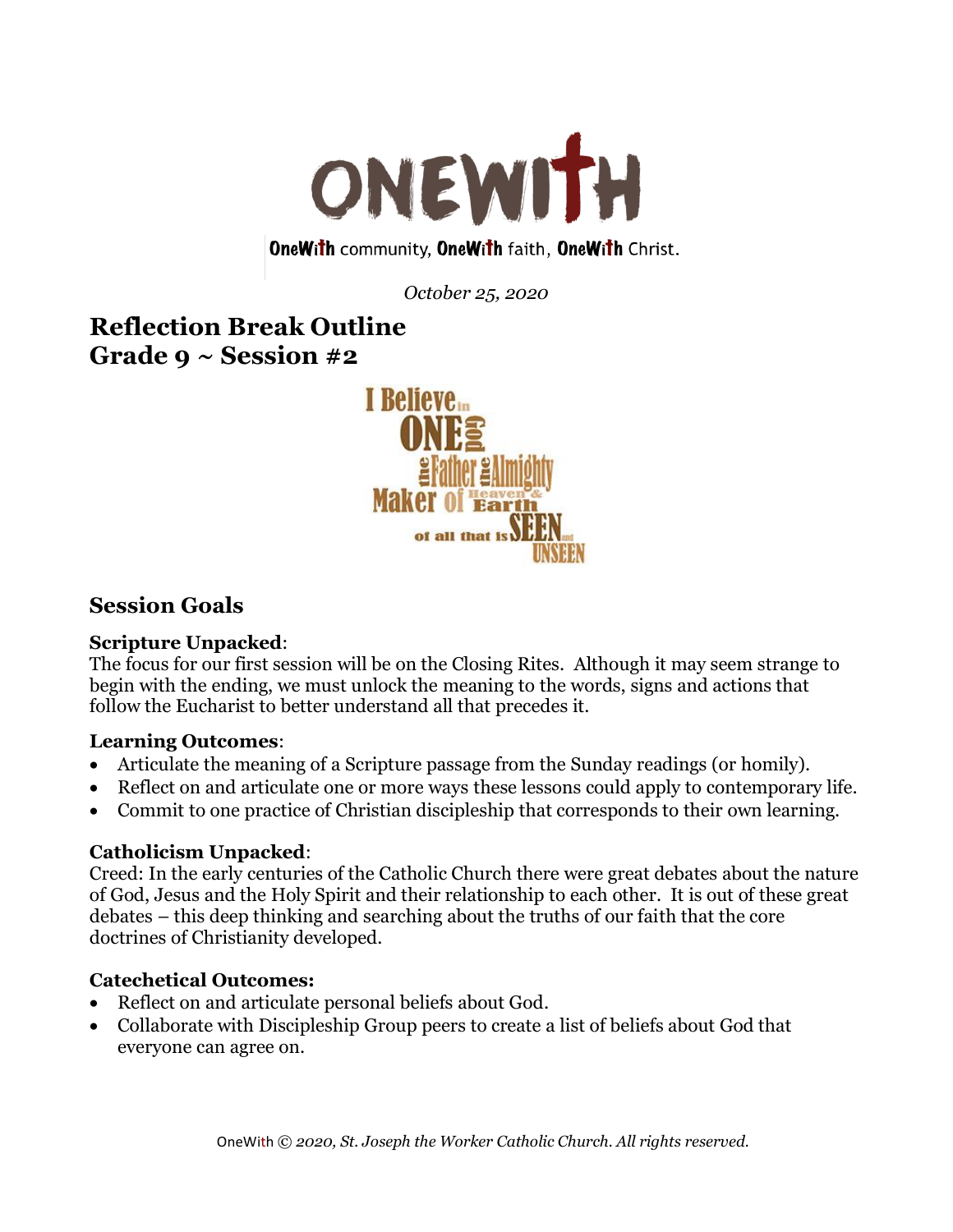

# **Ice Breaker Activity / Questions** (5-8 minutes)

*OneWith format is a very different way of exploring the Catholic faith and experiencing liturgy. Peer-to-peer witnessing is a critical part of to the discipleship process – but such authentic sharing does not happen easily. It may take a few or perhaps many sessions for your group to build trust in each other and become comfortable with this new format for exploring their faith.* 

*Take a few minutes to help everyone get to know each other and feel as comfortable as one can, given the current circumstances…*

*Try some "softball questions" to get them talking... Favorite activity/moment of the week,* 

*Some established groups have a standard faith question that they use as an opener. In addition to creating a known question/topic that the youth can reliably anticipate being discussed, you also build in the expectation that everyone will be expected to share.* 

- *What was your "God-Moment" since the last time we met.*
- *1-5... On a scale of one ("Where the heck are you?") to five ("We're like this!" - side-by-side fingers)… Where are you and God right now?*
- *Who did you bless this week? / Who blessed you?*
- *How did you do on your "Discipleship Commitment" from our last session? (more on that below)*

## **Catholicism Unpacked** (10-15 minutes) **Scripture Analysis Questions**

*The following questions are important to help our young disciples to learn the process of identifying, clarifying and focusing on the subject for discussion.*

*Be on the look-out for answers that synthesize "gospel" concepts with "secular" cultural beliefs. This is our (your) chance to correct or put a theological fine point on any misconceptions or perceptions that our teens might have.* 

Ask questions like...

- What did you hear in Scripture readings from Mass?
- What did you hear in the homily (Fr. Mike's teaching)?
- What do you think was Father Mike/Don's main point?
- What is one "practical lesson" or bit of wisdom that YOU can take away from the Bible readings and/or homily?

*Close this part of the lesson by reiterating the teaching focus for the session - see pages5-6 for more detail and some tips from the experts.*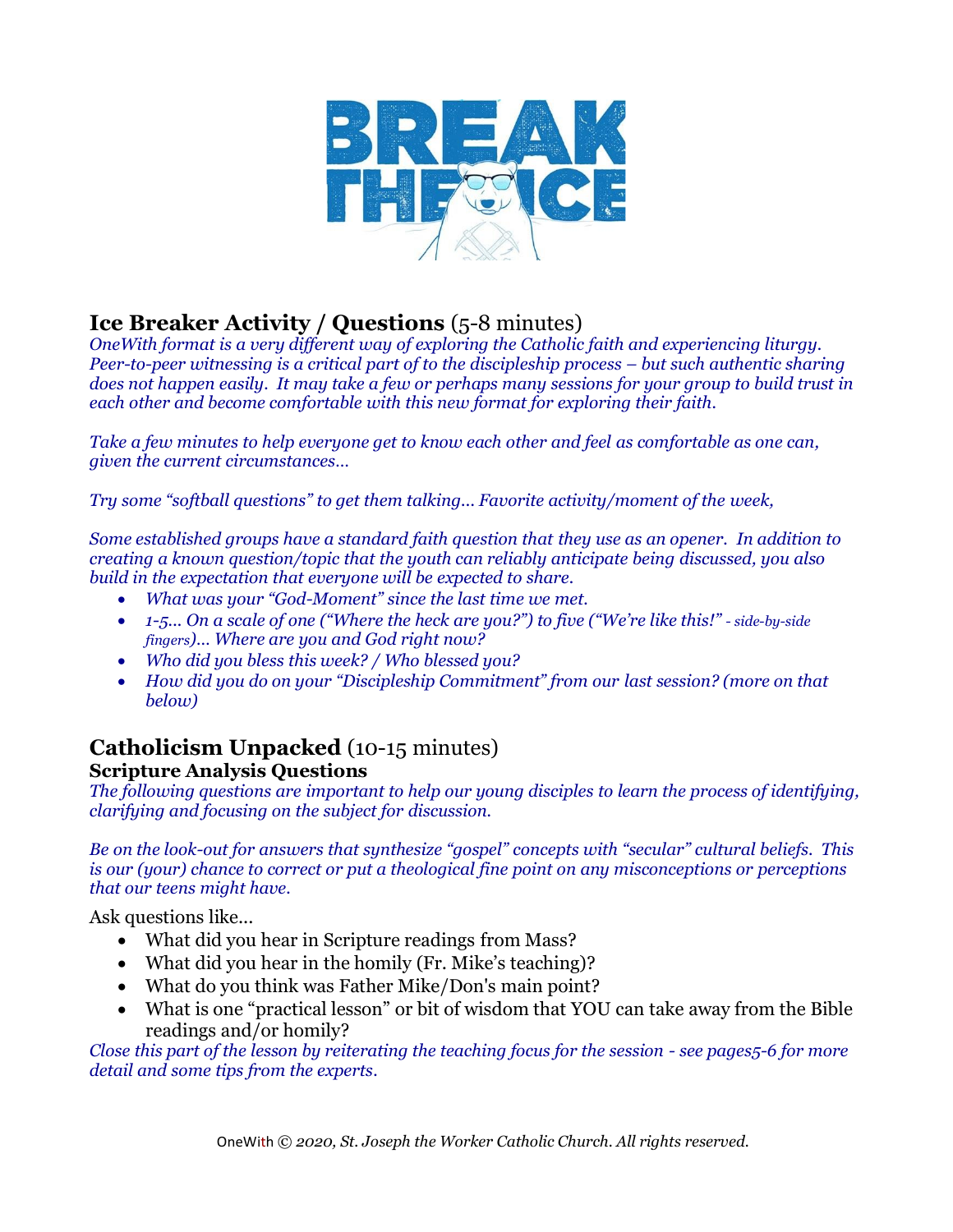### **Scripture Application Questions**

*God's Word is more than "oddly phrased" words that people read during Mass... The wisdom and Truth of scripture are just as alive today as they were when they were first scribed millennia ago... Disciples Do! The "Discipleship Challenge" asks our youth to take the practical lesson/wisdom that they have discerned from the Scripture readings (aka – the Bible) and/or the homily – and apply that in the context of their own lived experience.*

*Note: We are looking for something specific/concrete for them to commit to. "Being a better person" would be too generic... We also want to stay away from "praying" or "praying for someone" - We certainly want them to pray, but prayer is a separate practice of discipleship. If a youth is having problems coming up with something, start with their learned lesson/wisdom and work from there. The point here is to put faith into action by working up a tangible way for them to become agents of mercy, justice and love in their families, among their friends and in our world.*

### **"Discipleship Challenge"**

• What is one thing that you can do in the next two weeks to make the lesson/wisdom a reality in your life?

## **Catholicism Unpacked** (10-15 minutes)

### **"I Believe…"**

*The early Christian Church took root in a cultural environment much like our own. Christians lived among people of many different faiths; militant monotheists, polytheists, hedonists, etc. Even among Christians there were great debates about the nature of God, Jesus and the Holy Spirit and their relationship to each other. It is out of these great debates – this deep thinking and searching about the truths of our faith, that we discerned the core doctrines of Christianity… The Trinity, the Hypostatic Union (Jesus is fully God/fully human), the Apostle's Creed, and the Nicene Creed.* 

*The word "creed" comes from the Latin word "credo" the same root as credibility. More than marketing spin of a mission statement, a creed is a statement of what is reliable. So as we begin to unpack the Creed and fashion our own, let's start with what we find to be reliable about God…*

Make (and keep) an actual list from the following questions…

- What do *you* believe about God?
- Name some qualities of God?

Looking at your list of things that you believe about God…

- *Is there anything that you would like to add?*
- *Identify those things on which you can all agree.*
- *Work this list to your top 3-5 qualities/attributes that you can all agree on.*

If we are completely honest with ourselves…

- *What effect do these "qualities" of God have on the way you live your life?*
- *What effect should these "qualities" of God have on the way you live your life?*

*Keep your list! You will be referring back to it in a few weeks.*

### *Want to Go Deeper?*

*Answering the question "Why do you believe in God" can be an intimidating and complicated proposition. Since most of us have not formulated a concise answer for that let's start off our discussion with something we CAN articulate - and is no less powerful… our own life experiences.*

• *Share one personal example of experiencing God in your life?*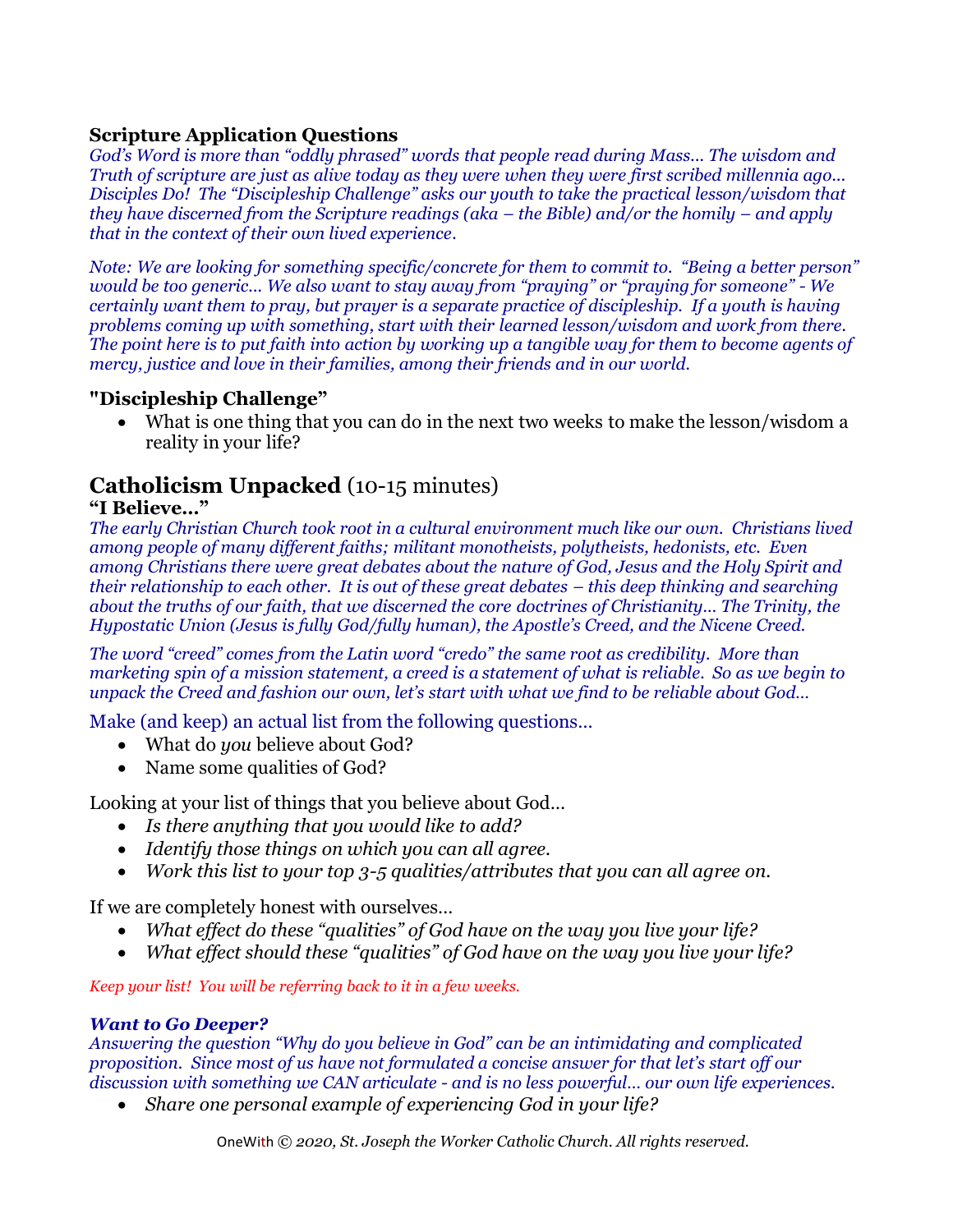# OneWith

## **Addendum: Session Goals/Resources**

**Sunday Readings**: *<https://bible.usccb.org/bible/readings/102520.cfm>*

### **Resource Videos**:

What is the Nicene Creed: *(a short/basic overview of the Nicaean Creed) <https://www.youtube.com/watch?v=5afgRuqWbEg>*

The Truth about the Council of Nicaea: *(A thorough, but long - 9 min on the history of Council of Nicaea) <https://www.youtube.com/watch?v=WSKBGdv07nQ>*

### **For Theology Nerds**

Homoousios and homoiousios are Greek terms used to describe the divinity of the Son in the Trinity.

**Homoousios** (homoousion) is the term used by the Council of Nicea. It means "same essence" or "same substance." It means that the Son is of the *same essence/substance* as the Father and thus is co-eternal and co-equal with the Father. The Latin translation of Homoousios is *consubstantialis (*consubstantial in English… or as Fr. Don is fond of saying one-with)!

**Homoiousios** is the term used by Arians and other heresies that deny that the Son is coeternal and co-equal to the Father. This term means "of similar substance." It was used by those who believed that Jesus was "adopted" as a "Son of God" or that he was created by the Father as a being greater than the angels but lesser than the Father.

*Nerd Alert! Notice that the difference between the spelling of the two words is the letter i, or iota in Greek. Some think that this is the origin of the expression "not one iota of difference" as an expression for a distinction with little difference (e.g. "splitting hairs").*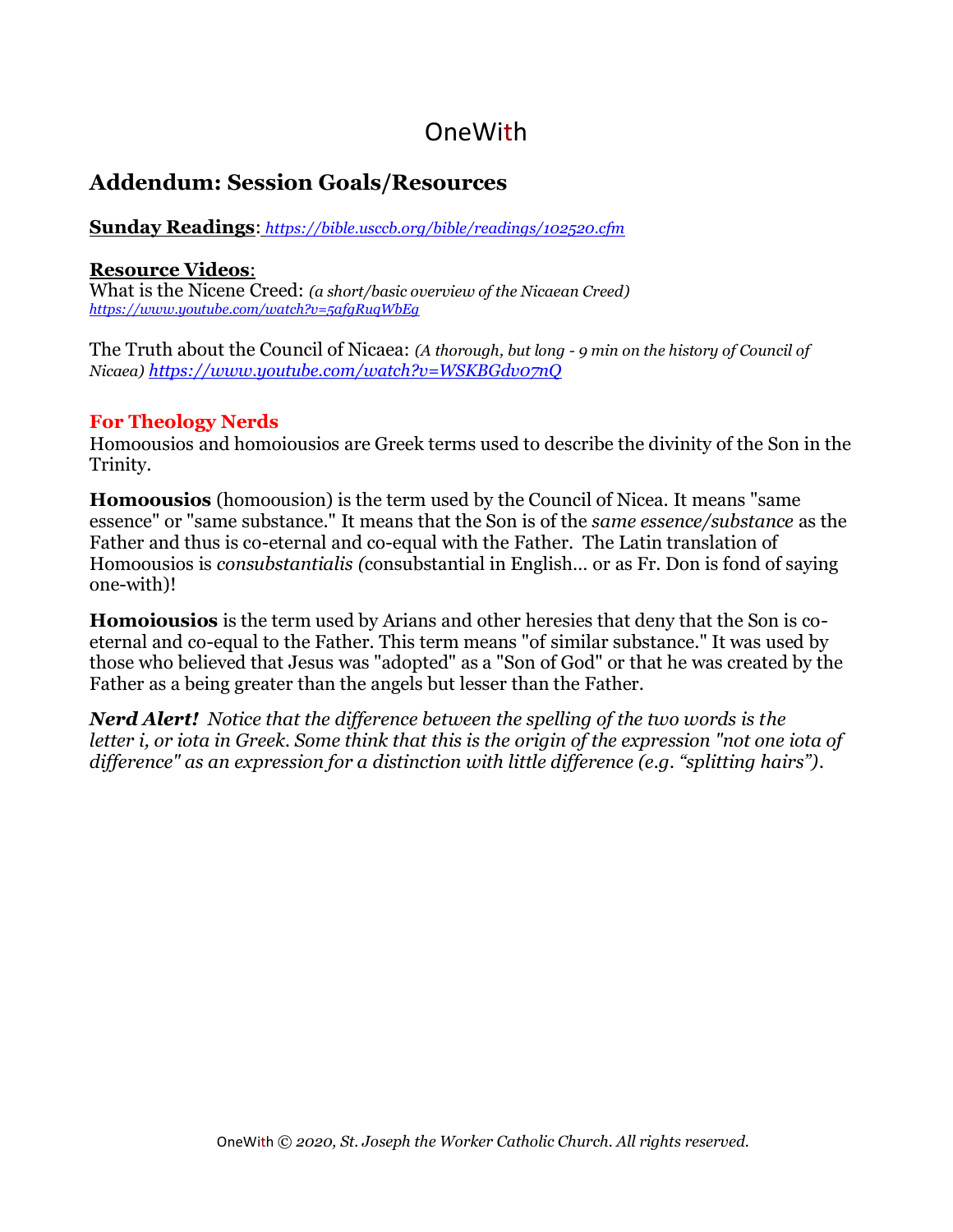## **"Virtual"** OneWith **Reflection Guide**

*The Catholic Mass is an inexhaustible Mystery! Not the kind of mystery that you don't know/cannot find the answer to – but a spiritual mystery that continues to open up new layer after new layer... the more carefully you look the more exquisite and profound its meaning. What layer of mystery did you uncover today?*

*Youth make and use the notes from their "Virtual" OneWith Reflection Packet to help them participate in the following discussions...*

### **Liturgical Reflection**

What was the one element of the liturgy that stood out to you? How did it helped focus or enrich your experience of Mass.

*(See the "Virtual" OneWith Reflection Packet for full details about this reflection.)*

- Introductory Rites Reflection:
- Liturgy of the Word:
- Liturgy of the Eucharist:
- Closing Rites:

### **Scripture Reflection**

*The ability to listen deeply to God's word and extract its wisdom and meaning for our lives today is vital to the life of a Christian disciple! This part of the reflection is designed to help youth develop the skill set to be able distill the meanings and wisdom that are found in the weekend scripture AND (with a little help from the priest or deacon – perhaps) apply these lessons/wisdom to our own life. This is not easy task! Be patient, but persistent – our youth are pretty sharp, and they should be able to borrow from their academic skill set of literature analysis, etc.*

Scripture Readings of the week

- Reading #1: Exodos 22:20-26
- Responsorial Psalm: 18:2-4
- Reading #2: I Thessalonians 1:5-10
- Gospel: Matthew 22:34-40

*[A full copy of the readings for the week can be found on the U.S. Bishop's website:* <https://bible.usccb.org/bible/readings/102520.cfm>*]*

*Choose one of the readings used at Mass this weekend...* 

- *Who is speaking in this passage?*
- *To whom are they speaking?*
- *What is the main "message" from this passage and how might that be applied in your own life? (3-4 sentences)*

*What was the main point of the Priest/Deacon's homily (preaching)? How does this message connect to your lived experience? (2-3 sentences)*